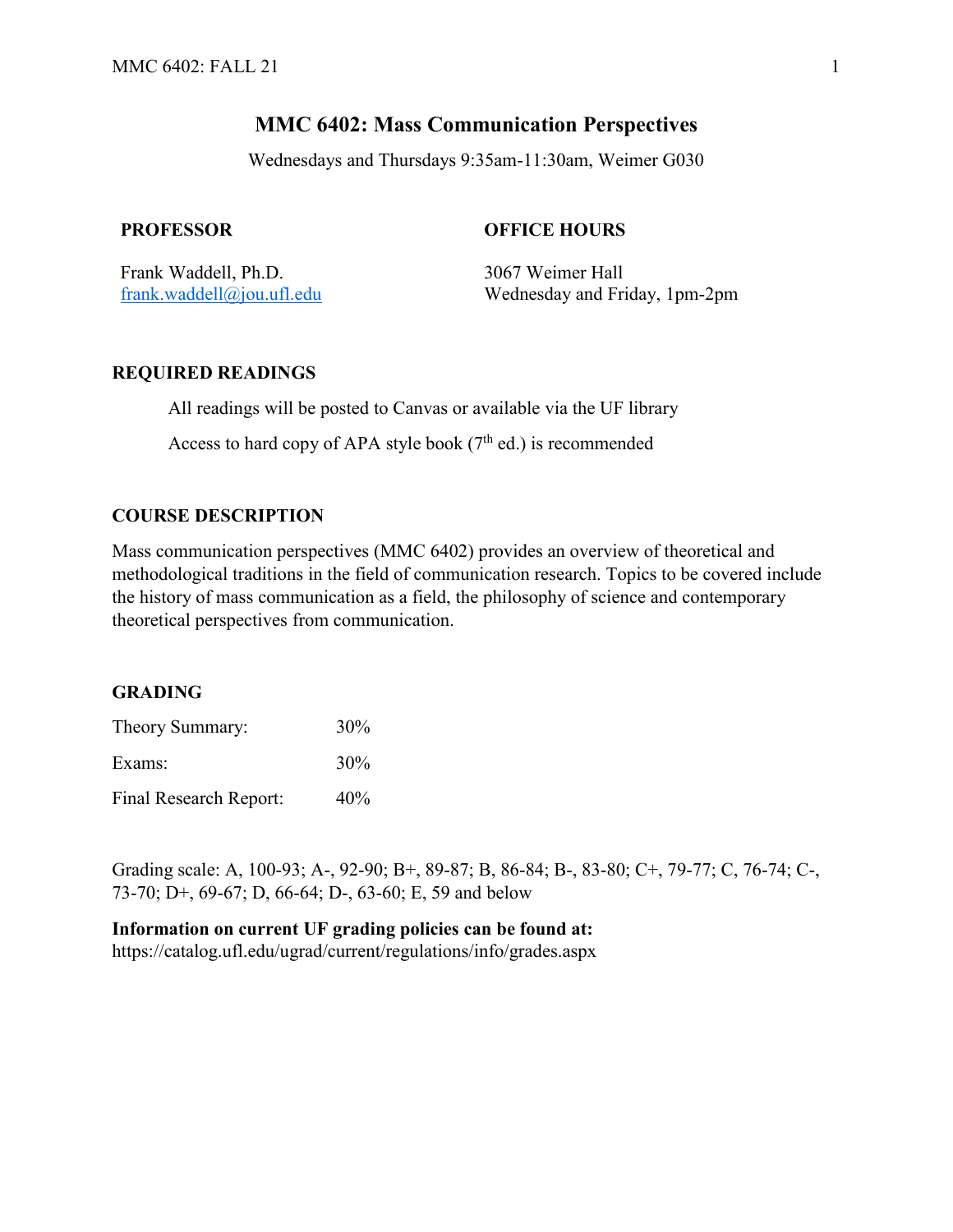## **ASSIGNMENTS AND DEADLINES**

**Theory Summary (30%):** In this paper (5-10 pages), summarize the key assumptions and predictions of a theory from the field of communications or a related discipline. The theory should be approved by the instructor prior to beginning the paper. Identify the seminal manuscripts where the theory was first introduced, then track how the theory has changed over time. Comment on how the theory has evolved, and how you see the theory changing in the future. In sum, your theory summary paper should (1) describe the evolution of the paper since its inception, (2) summarize the contemporary assumptions of the theory, and (3) offer directions for the theory's evolution. After writing the paper, you will do a 10-minute presentation during class with a handout and PowerPoint presentation, followed by a Q&A session. The schedule of presentations will be determined in week 2.

**Exams (30%):** Two exams will be conducted throughout the semester, each worth 15% of your final grade. Exam 1 will be conducted at the midpoint of the semester, while Exam 2 will be conducted in the final week of the semester. Both exams will be essay-based and closed note during our regularly scheduled class time. The exams will cover all readings assigned for the course.

**Systematic Literature Review (40%):** Submit an exhaustive/systematic review of academic research in an area of the student's choosing. The paper (30 pages max, excluding references and appendix) should be formatted according to APA style  $7<sup>th</sup>$  edition. A detailed description of the report's requirements along with a recommended schedule for the project will be supplied in week 2.

#### **LATE WORK POLICY**

One letter grade (-10 points) will be deducted per day for work submitted past the assignment's deadline. If students anticipate that they will be unable to meet a deadline due to university documented issues (e.g., health condition, death in family), please contact me as soon as possible to arrange an extension. In general, I am quite willing to work with students when issues arise that prevent you from submitting work on time. However, it is necessary for these discussions regarding late work to occur either before or recently after (e.g., within a week) the original deadline for the assignment. Work that is more than 10 days late will be given a "0" unless you contact the professor to arrange an alternative due date within the week that the assignment was due.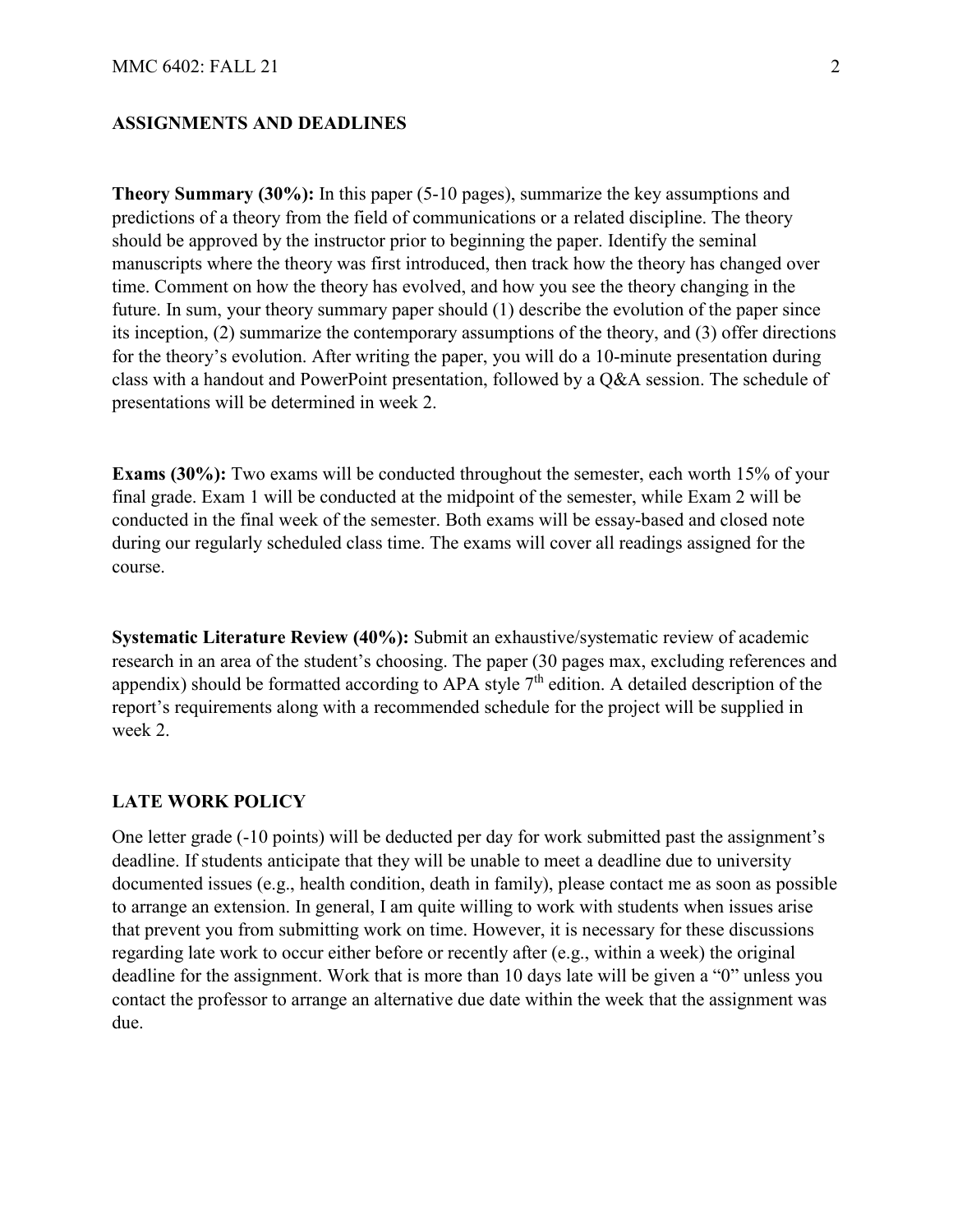#### **HONOR CODE POLICY**

This class strictly adheres to the UF honor code. Any prohibited behavior such as plagiarism, data fabrication, or cheating will result in a failing grade for the assignment in question and referral to the honor court, who may administer additional penalties such as a failing grade for the course or dismissal from the college. More information about the university honor code is available online at the following link: [https://www.dso.ufl.edu/sccr/process/student-conduct](https://www.dso.ufl.edu/sccr/process/student-conduct-honor-code/)[honor-code/](https://www.dso.ufl.edu/sccr/process/student-conduct-honor-code/)

## **STUDENTS REQUIRING ACCOMODATIONS**

Students with disabilities requesting accommodations should first register with the Disability Resource Center (352-392-8565, **www.dso.ufl.edu/drc/)** by providing appropriate documentation. Once registered, students will receive an accommodation letter which must be presented to the instructor when requesting accommodation. Students with disabilities should follow this procedure as early as possible in the semester.

### **COUNSELING AND WELLNESS**

Contact information for the Counseling and Wellness Center: http://www.counseling.ufl.edu/cwc/Default.aspx, 392-1575; and the University Police Department: 392-1111 or 9-1-1 for emergencies.

### **COURSE EVALUATION**

Students are expected to provide feedback on the quality of instruction in this course by completing online evaluations at https://evaluations.ufl.edu. Evaluations are typically open during the last two or three weeks of the semester, but students will be given specific times when they are open. Summary results of these assessments are available to students at [https://evaluations.ufl.edu/results/.](https://evaluations.ufl.edu/results/)

#### **DIVERSITY STATEMENT**

The University of Florida's College of Journalism and Communications Department of Journalism embraces a commitment toward an intellectual community enriched and enhanced by diversity along a number of dimensions, including race, ethnicity and national origins, gender and gender identity, sexuality, class and religion. We expect each of our graduate courses to help foster an understanding of the diversity of peoples and cultures and of the significance and impact of mass communications in a global society.